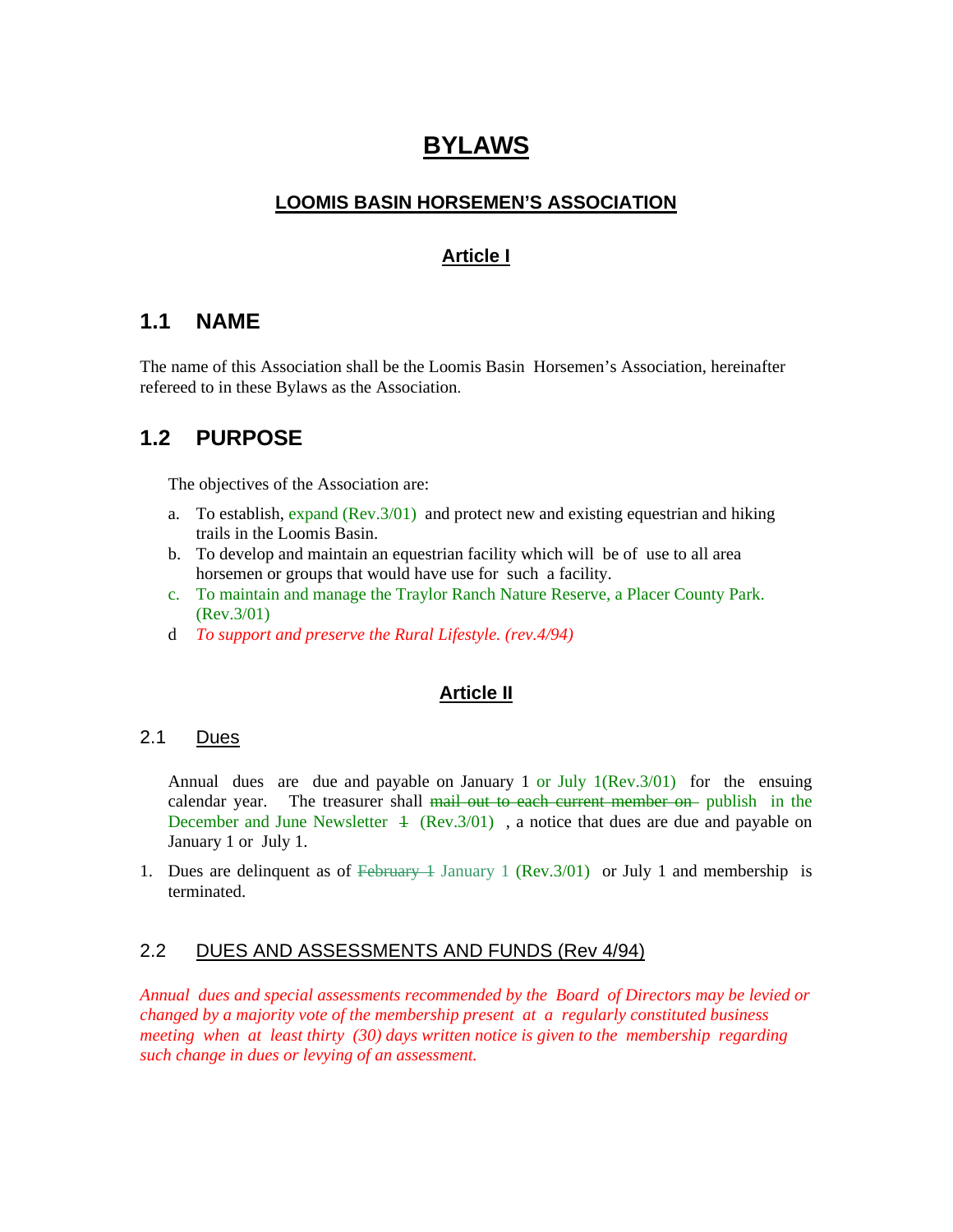#### 2.3 PROPERTY REPLACEMENT FUND (Rev 4/94)

*A property replacement fund will be created and with a starting balance of \$1000. The fund will be increased using interest accrued on the LBHA Savings account. A maximum balance of \$1500 will be held in the Fund, amounts over the \$1500 will be placed in the Trail and Arena Fund (proposed* (Rev.3 /01) *). The property Replacement Fund may only be used to replace damaged and or stolen LBHA property and must have a 2/3 vote of the Board of Directors to do so. (Rev. 4/94)* 

#### 2.4 EXPENDITURES (Rev.3/01)

- a. Any expenditure over the amount of \$100 and under \$2000 must have a 2/3 vote of the board of directors unless approved in the budget as a necessary cost. (ie: insurance)
- b. Any expenditure over the amount of \$2000, must be approved by the Board of Directors by a 2/3 vote, noticed to the membership and voted upon by 2/3 of the membership present at a general meeting.
- c. The Traylor Ranch Master Plan Committee has approval for expenditures from the Traylor Ranch Maintenance Fund by a 2/3 vote of the Committee Members. The TRMPC will notify LBHA of all expenditures made, and the expenses and income will be will be reported monthly by the LBHA Treasurer in the LBHA Newsletter.

#### *Article III*

#### 3.1 CLASSES OF MEMBERSHIP

The Association shall be composed of the following classes of membership:

- a. Adult members: An adult member of the Association shall be a person 18 years of age or over and shall have paid such dues or admission fees as may from time to time, be established by the Association. Each adult member of the Association shall have voting privileges and shall be eligible to hold any office of the Association. Married persons under the age of 18 years shall be considered to have satisfied the requirements as to age for this class of membership.
- b. Junior Members: Junior members of the Association shall be persons under the age of 18 years of age and shall have paid such dues and admission fees as may be established by the Association. Age for the purpose of the membership class shall be considered to be the age attained as of January first of the year in which application is submitted, as hereinafter provided, and shall not change until the following January first, regardless of birthdate. Junior members shall have no voting privileges and shall not be eligible to hold office in the Association.

#### 3.2 APPLICATION TO MEMBERSHIP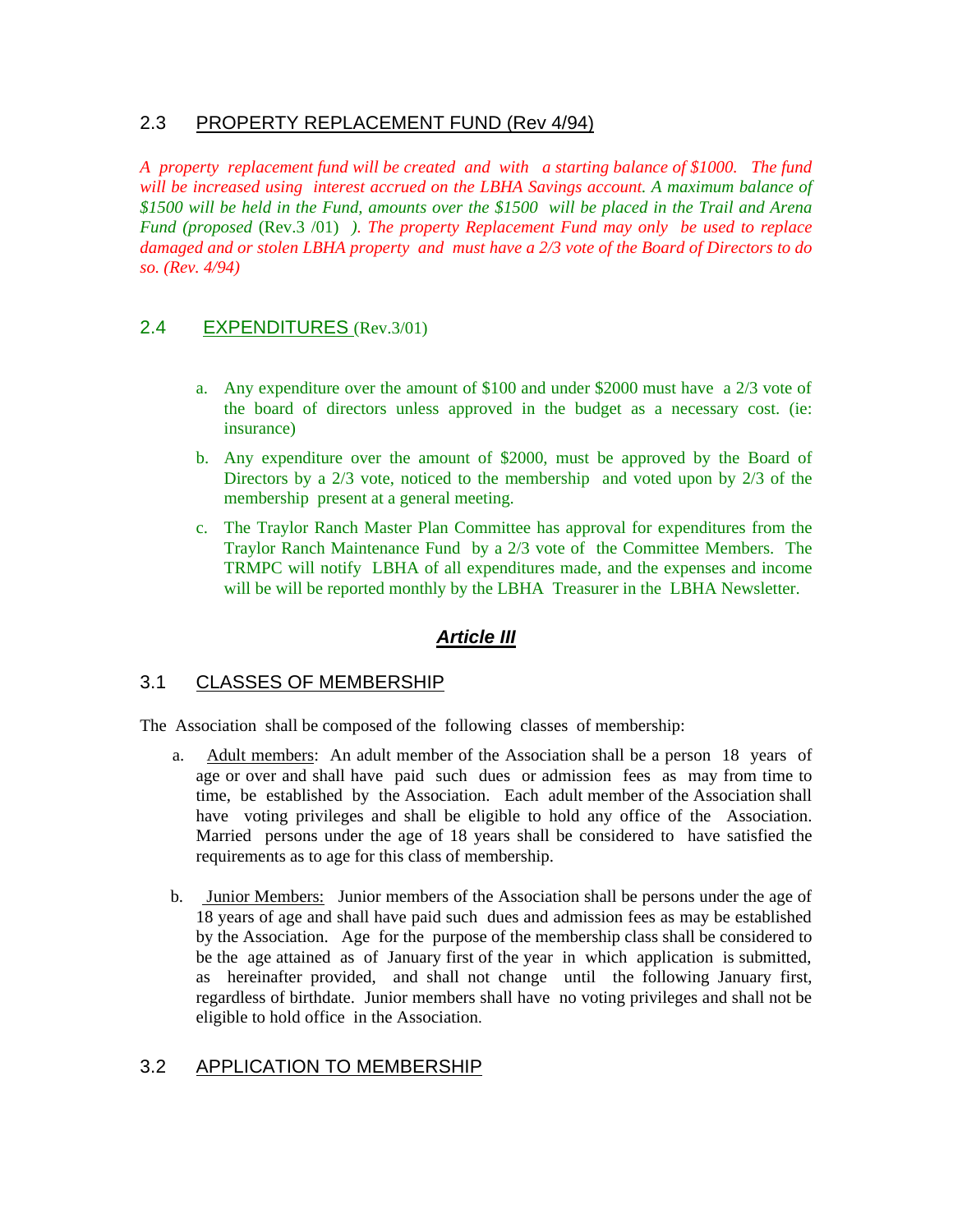a. Any person desiring membership in the Association as an adult or Junior shall submit to an officer or director an appropriate application for membership, accompanied by the necessary dues.

#### 3.3 TERMINATION OF MEMBERSHIP

- a. Membership in the Association is not transferable and shall cease upon resignation or death of the member or upon non-payment of dues or fees.
- b. A member may be suspended or expelled by 2/3 vote of the total board of Directors for failure to abide by the rules and regulations of the Association, for unsportmanslike conduct, or for an action which is opposed or detrimental to the objectives or purposes of the Association; however, a ten (10) day notice in writing shall have first been given by the Association so that he may be allowed a closed and private hearing with the Board of Directors called for that purpose. Upon termination of membership, a rated proportion of the current dues shall be remitted to an expelled member and he shall have no other rights to interest in the property of the Association.

### *Article IV*

#### General Powers, Officers and Directors

### **4.1 GENERAL POWERS**

- a. Subject to the limitation of the Articles of Incorporation of the Bylaws and the Laws of the State of California as to action to be authorized or approved by the members, all corporate powers shall be exercised by or under authority of, and the business and affairs of this corporation shall be controlled by, a Board of Directors.
- b. The Board of Directors will have the right, power and authority to create from the membership any committee or committees as may be deemed necessary and advisable to promote and accomplish the purposes and objectives of the Association.
- c. The Board of Directors will have the right, power and authority to grant unto said committees any or all of the rights, powers and authority possessed by the said Board of Directors.

### **4.2 OFFICERS**

The elected officers of the Association shall be the President, Vice President, Secretary, Treasurer and five (5) Directors. The elected officers must be members of the Association and shall constitute the Board of the Association. The Board of Directors shall appoint other officers and committee chairman as necessary. Directors may serve as committee chairmen.

### **4.3TERM OF ELECTED OFFICE**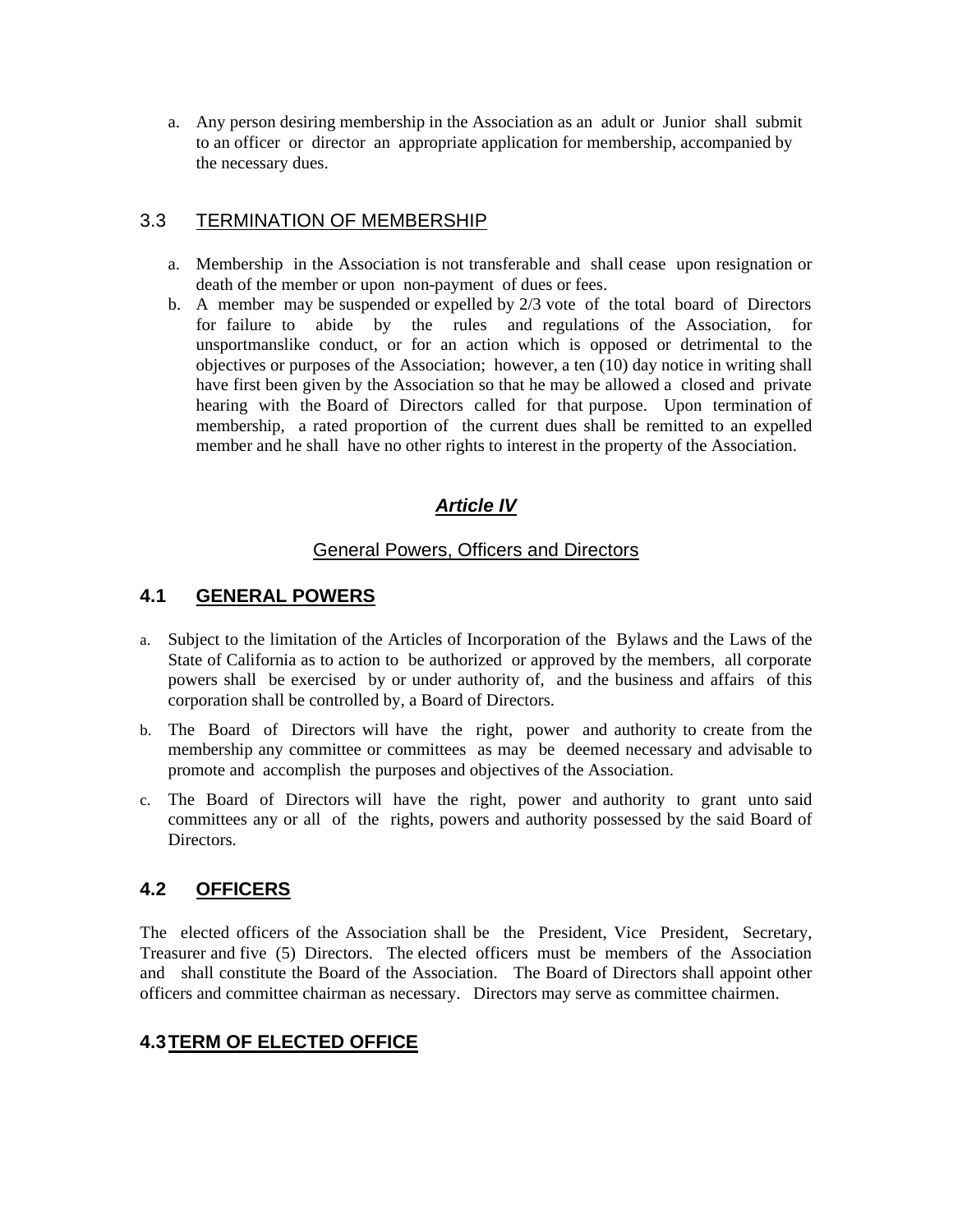The term of office of the President, Vice President, Secretary, Treasurer, and Directors shall be (1) year. The President, Vice President, Secretary and Treasurer *should serve no more than 2 consecutive terms without annual approval by the Board of Directors. (rev 4/94)*

### **4.4 REMOVAL AND RESIGNATION OF OFFICERS**

- a. Any member of the Board of Directors may be removed from office by a two-thirds (2/3) vote of the membership present at any regularly constituted Association meeting, provided that written notice of such action shall be distributed to the membership at lease ten (10) days prior to the meeting, and provided that such action shall have been introduced as a motion at a previous regular meeting.
- b. Any member of the Board of Directors may resign by given written notice to the Board of Directors or to the President. Such resignation may take effect at the date of receipt of such notice or at a later time specified therein. The failure of any Officer or Director to attend three regular meetings of the Board of Directors shall be construed as a resignation of that officer subject to the approval of the Board. Any Officer appointed by the Board of Directors may be removed by a majority vote of the Board.

### **4.5 VACANCIES IN THE BOARD OF DIRECTORS**

In the event of a vacancy in the office of President of the Association, the Vice President shall become President, a successor from among the members of the Board of Directors shall be elected by a majority of the remaining members of the Board of Directors. In the event of a vacancy of any other member of the Board, the vacancy shall be filled by presidential appointment, subject to majority approval of the existing Board of Directors. The appointed Board member shall hold office until the next regular Association election meeting.

### **4.6 PRESIDENT**

The President shall be the chief executive officer of the Association and, subject to the control of the Board of Directors, shall have general supervision, direction and control of the business and officers of the Association. The President shall preside at all meetings of the Association and the Board of Directors. He shall, with the Treasurer, sign all written contracts authorized by the Board of Directors, and have the general powers and duties of management usually vested in the office of President of the Corporation. He shall have such other powers and perform such other duties as may be prescribed by the Board of Directors or the Bylaws.

### **4.7 VICE PRESIDENT**

In the absence or disability of the President, the Vice President shall perform the duties of the President, and, when so acting, shall have all the powers and be subject to all the restrictions of the president. The Vice President shall have other powers and perform other duties as may be prescribed by the Board of Directors.

### **4.8 SECRETARY**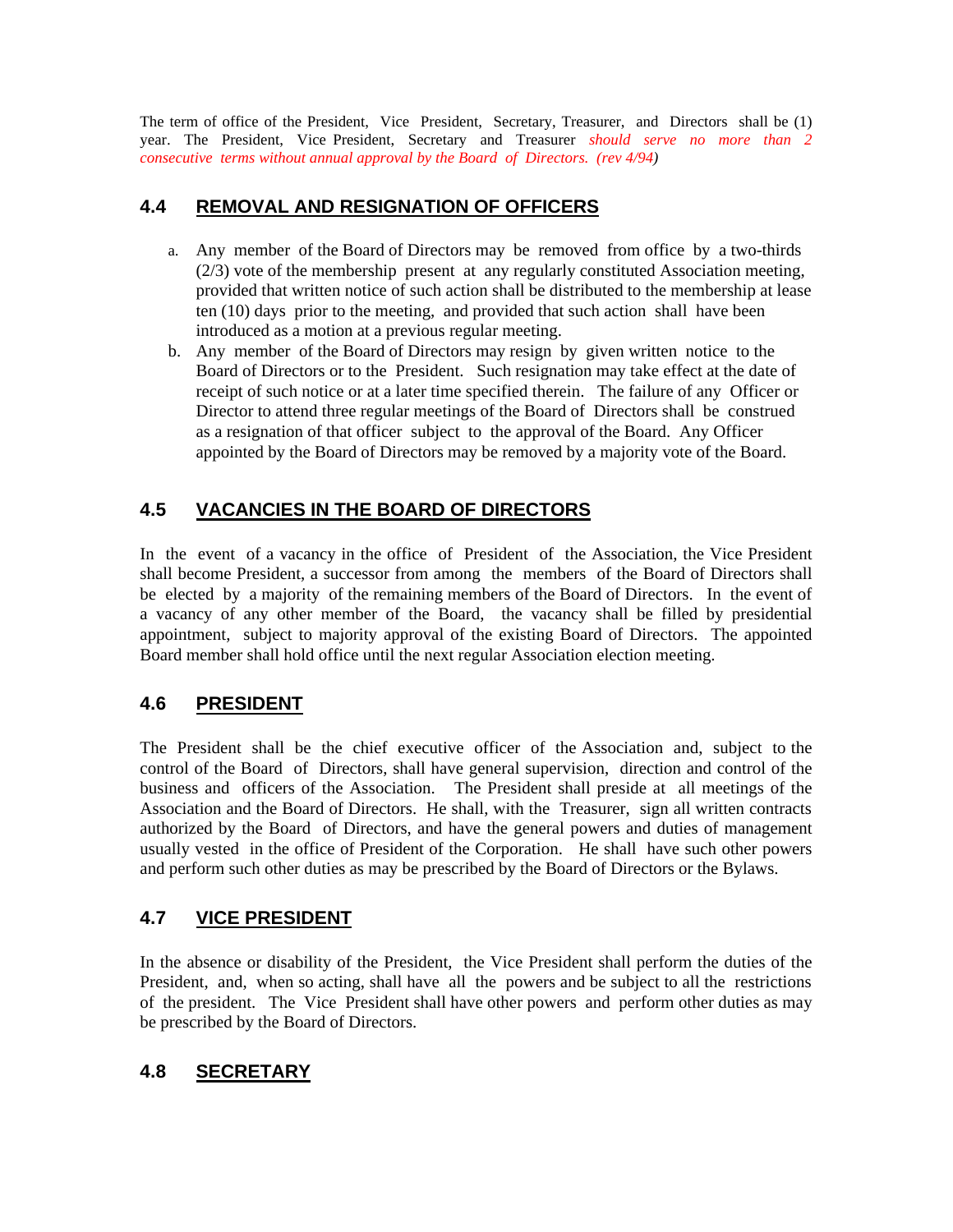The Secretary shall keep or cause to be kept, at the principal office or such other place as the Board of Directors may order, a book of minutes of all meetings of the Association and the Board of Directors.

The Secretary shall deliver a copy of the By-Laws and Standing Rules to each new Board member and to any member who requests them. (Rev. 3/01)

The Secretary shall be responsible for correspondence, minutes of meetings and other documents, and shall have other powers and perform other duties as may be prescribed by the Board of Directors or by the Bylaws.

The Principal address of the Association is LBHA, 4040 Ridge Drive P.O. Box 2326 Loomis, California 95650. (Rev 1986)(Rev 1997-address change)

#### **4.9 TREASURER**

The Treasurer shall keep and maintain, or cause to be kept and maintained adequate and correct accounts of the properties and business transactions of the Association. The Treasurer shall deposit all monies and other valuables in the name of, and to the credit of the Association with such depositories as may be designated by the Board of Directors. The Treasurer shall countersign all checks, drafts, and notes of the Association and shall pay bills duly approved by the Board of Directors.

The Treasurer shall have other powers and perform other duties as may be prescribed by the Board of Directors or by the Bylaws.

#### *Article V*

#### **Meetings**

5.1 Regular and Special meetings of the membership may be called: meetings shall be called by the Board of Directors and are subject to change. (Rev.3/01)

5.2 Special meetings will be scheduled (Rev.3/01)

a. By the President of the Broad of Directors, or any two or more Directors thereof, for the purpose of conducting extraordinary business of the Association.

b. By executing a petition properly signed by twenty (20) adult members in good standing.

One-third  $(1/3)$  Two-third  $(2/3)$  of the voting membership present meeting shall constitute a quorum of the transaction of business at any general regular or special meeting.  $(Rev.3/01)$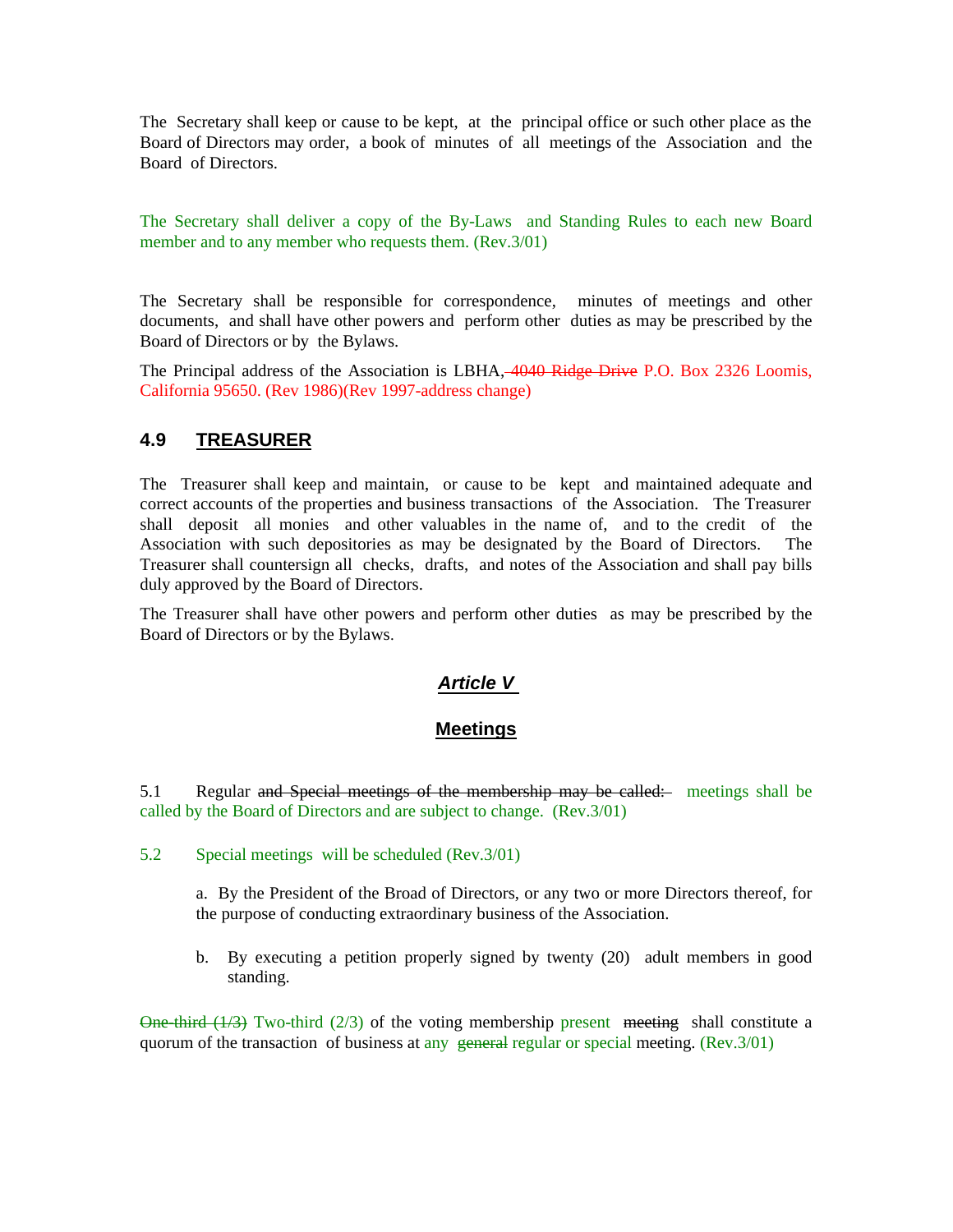### **5.2 VOTING**

Each adult member in good standing shall have one vote, and voting by proxy shall not be allowed.

### **5.3 MEETINS OF THE BOARD OF DIRECTORS**

Regular meetings of the Board of Directors shall be held at least once each year in a place determined by the Board of Directors. Special meetings of the Board of Directors may be held at any time upon two (2) days notice in writing or by consent of a majority of the Board of Directors and provided an attempt to poll all of the Board of Directors was made. Regular and special meetings of the Board of Directors shall be open meetings and any member may attend such meetings.

A quorum consisting of a majority of the Directors shall be required for the transaction of business except as specified in *Article II, Section 2.3 herein*.(corrected 8/97) In the absence of a quorum, the Directors may adjourn the meeting to a specified time and place, but may transact no other business.

### **5.4 PARLIMENTARY AUTHORITY**

The rules contained in Robert's Rules of Order Revised shall govern meetings of the Association in all cases to which they are applicable, and in which they are not inconsistent with the Bylaws or special rules of order of this Association.

#### **Article VI**

#### *Elections*

#### **6.1 NOMINATIONS**

 Nominations for the elected officers of the Association shall be accepted from the Nominating Committee and from the floor at an November (rev.11/95) meeting of the membership. Members in good standing of the Association are eligible to run for any office of the Association subject to limitations in Article IV. Nominees for officers and directors must have been previously contacted and have agreed to run before their names are placed in nomination.

#### **6.2 ELECTIONS**

The election of the Directors of the Association shall take place at a December (rev.12/95) meeting. The elections shall be by a written ballot if the slate is not accepted by the membership at the December meeting (Rev.3/01) An officer shall be deemed to be duly elected when he/she receives a majority of the ballots cast at the December (rev.12/95) meeting of the membership or a voice vote if the slate has been accepted by the Membership at the December meeting**.** (Rev.3/01)